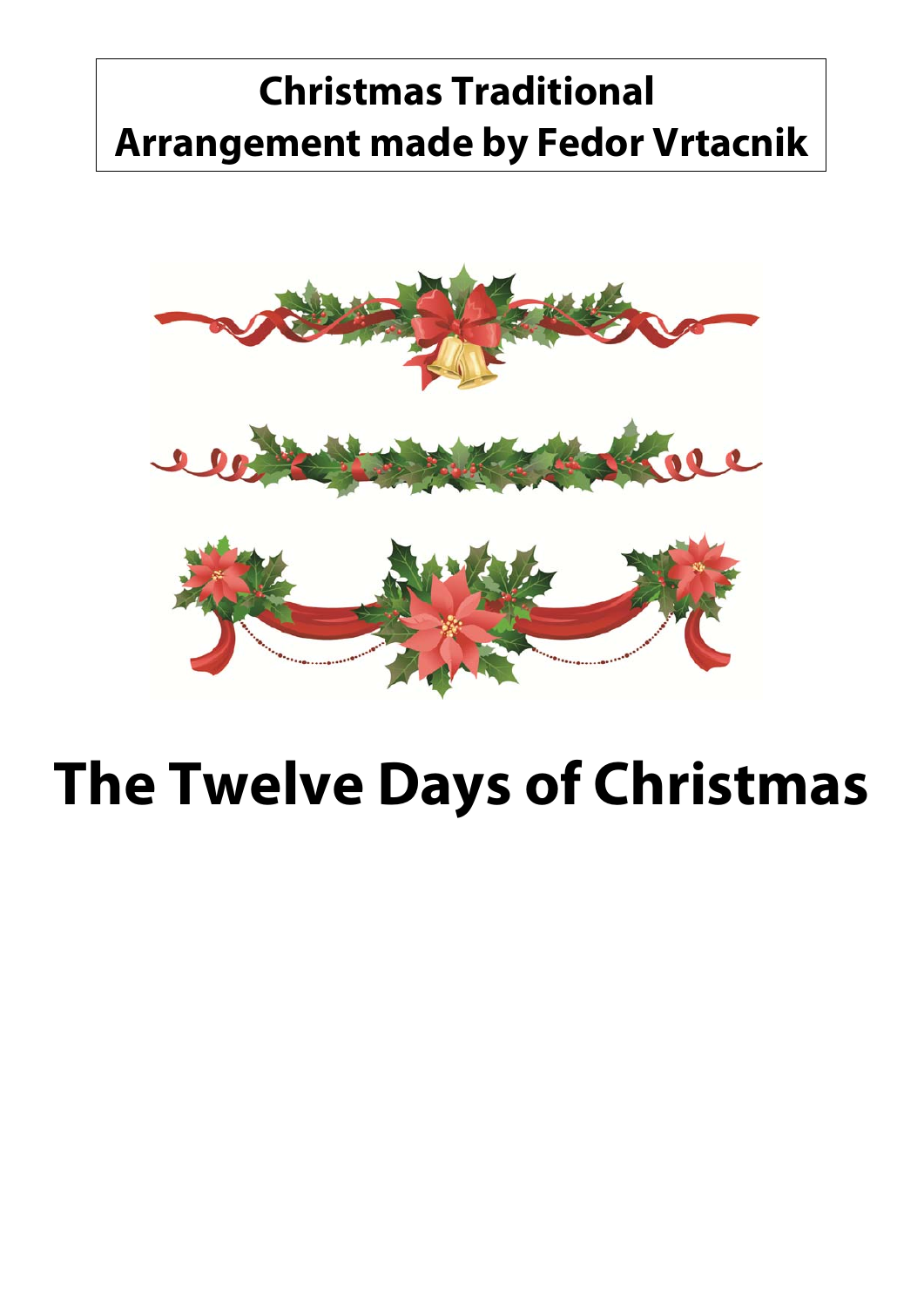## **The Twelve Days of Christmas**